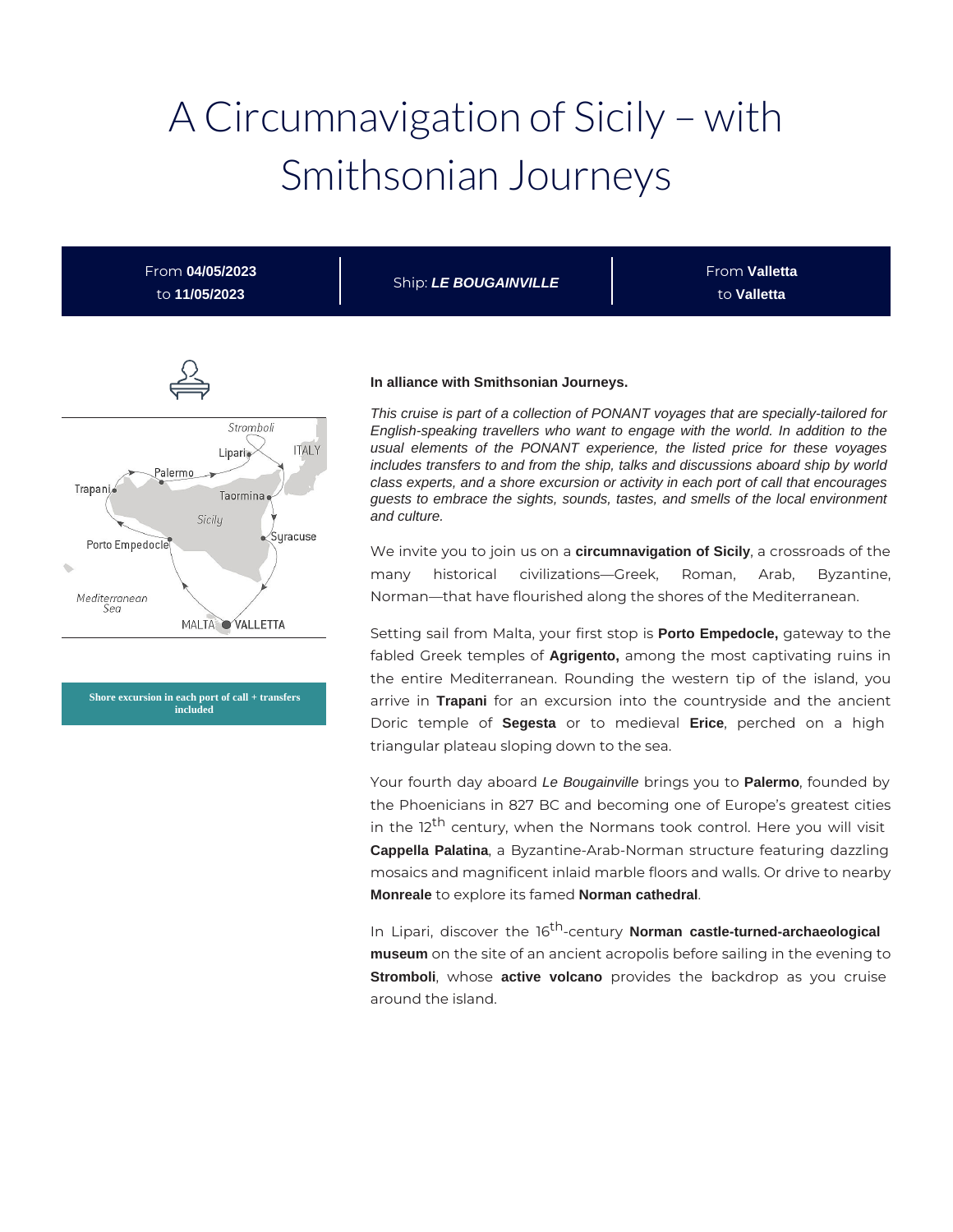From Stromboli, your ship sails through the Strait of Messina to arrive at **Taormina** on Sicily's east coast. Visit a **winery** on the slopes of **Mount Etna**, the largest active volcano in Europe, or tour Taormina town with its emblematic **Greek theater** offering dramatic views of the coastline.

The final port of call before your voyage comes to an end in Valletta is **Syracuse**, colonised by Greeks in the 8th century BC only to grow to rival Athens as one of the most powerful cities of the ancient world. You will visit the **Roman Amphitheater of Augustus** and the 15,000 seat **Greek theater** or **Ortygia,** the old town and its Baroque cathedral.



The information in this document is valid as of 06/07/2022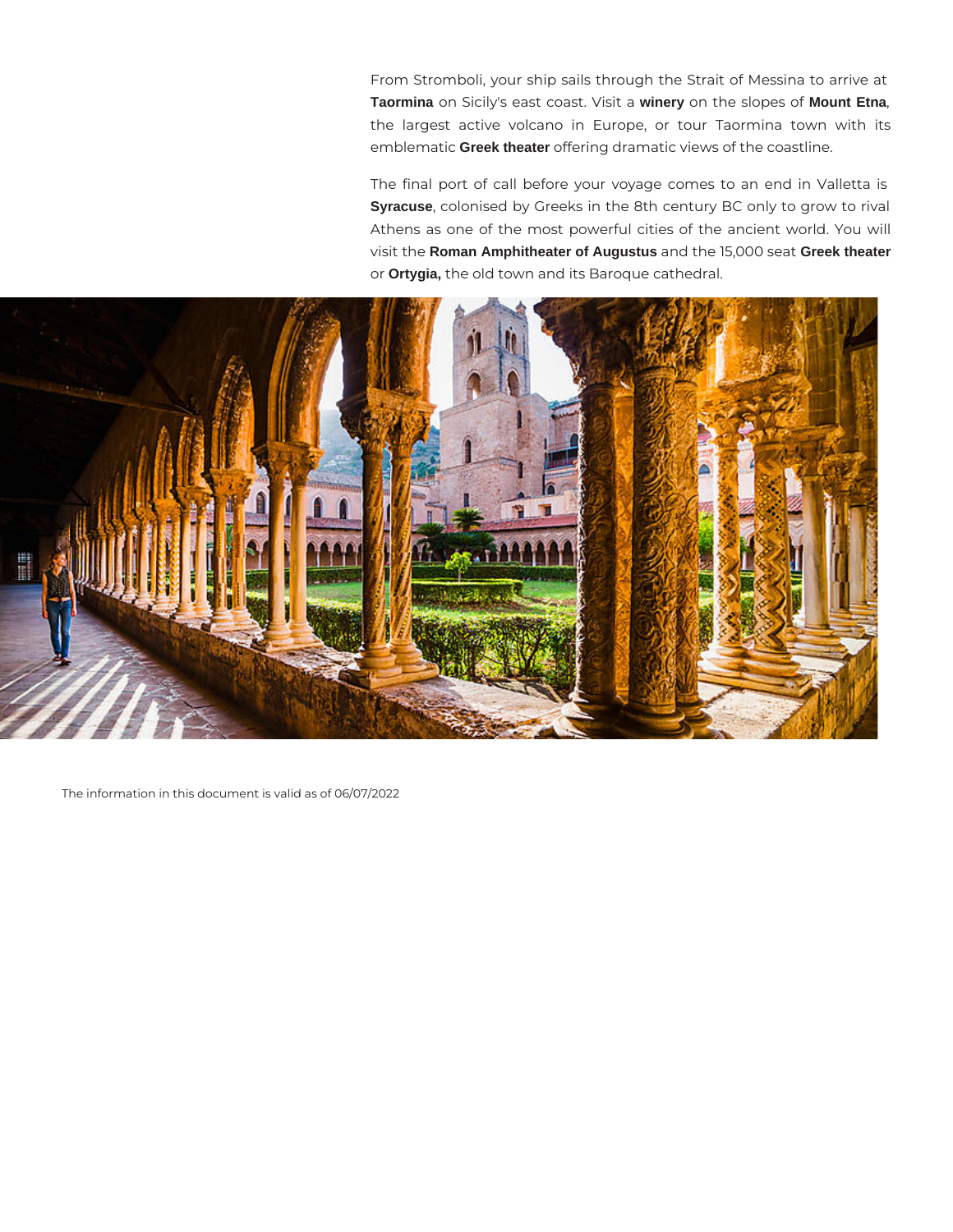## A Circumnavigation of Sicily – with Smithsonian Journeys **YOUR STOPOVERS :**

## **VALLETTA**

Embarkation 04/05/2023 from 16:00 to 17:00 Departure 04/05/2023 at 18:00

The whole of the Maltese capital Valletta is **UNESCO World Heritage** listed and occupies a peninsula in the north-east of the island. From the fountain of Tritons to Saint-Elme fort, there are as many majestic streets as there are narrow staircase vennels to explore. The painted loggia and carved corbels on the tall houses will accompany you in your explorations, and you'll rarely be bothered by traffic. You can visit the Grandmasters palace decorated with coats of arms and frescoes. **Saint-John's cathedral** and the ramparts which have guarded the city since the 16th century are also among the most emblematic sites of the city. Arranged in terraces, the **Barrakka Gardens** will punctuate your promenade with a green and floral experience.

## **PORTO EMPEDOCLE, SICILY**

Arrival 05/05/2023 midday Departure 05/05/2023 early evening

Huddled on the south-western coast of Sicily, **Porto Empedocles** bears the name of the philosopher Empedocles, who lived in the region in the 5th century BC. An age-old city offered up to sun and sea, this is your doorway to the exceptional archaeological site of **Temple Valley,** a high place of Greek civilisation listed as a UNESCO World Heritage site. You can admire the remains of many temples dedicated to Zeus, his wife Hera and Hephaestus. Make sure you take in the magnificent Italian countryside, with its olive orchards that cover the hillsides.

#### **TRAPANI, SICILY**

Arrival 06/05/2023 early morning Departure 06/05/2023 late afternoon

Bathed in the cobalt waters of the **Tyrrhenian sea,** Trapani is the former port of the Greek city of **Erice,** boasting a privileged natural position in western **Sicily.** As you wander through its little streets, you will discover a secular cultural heritage, bearing witness to the many influences of civilisations that came here: **San Lorenzo Cathedral,** Maria Santissima Annunziata sanctuary, the fountain of Triton. On the shaded restaurant terraces, savour some fresh fish from the morning's catch. Or else you can opt for a seafood couscous, a culinary legacy from their Arab neighbours.

**PALERMO, SICILY**  Arrival 07/05/2023 early morning Departure 07/05/2023 late evening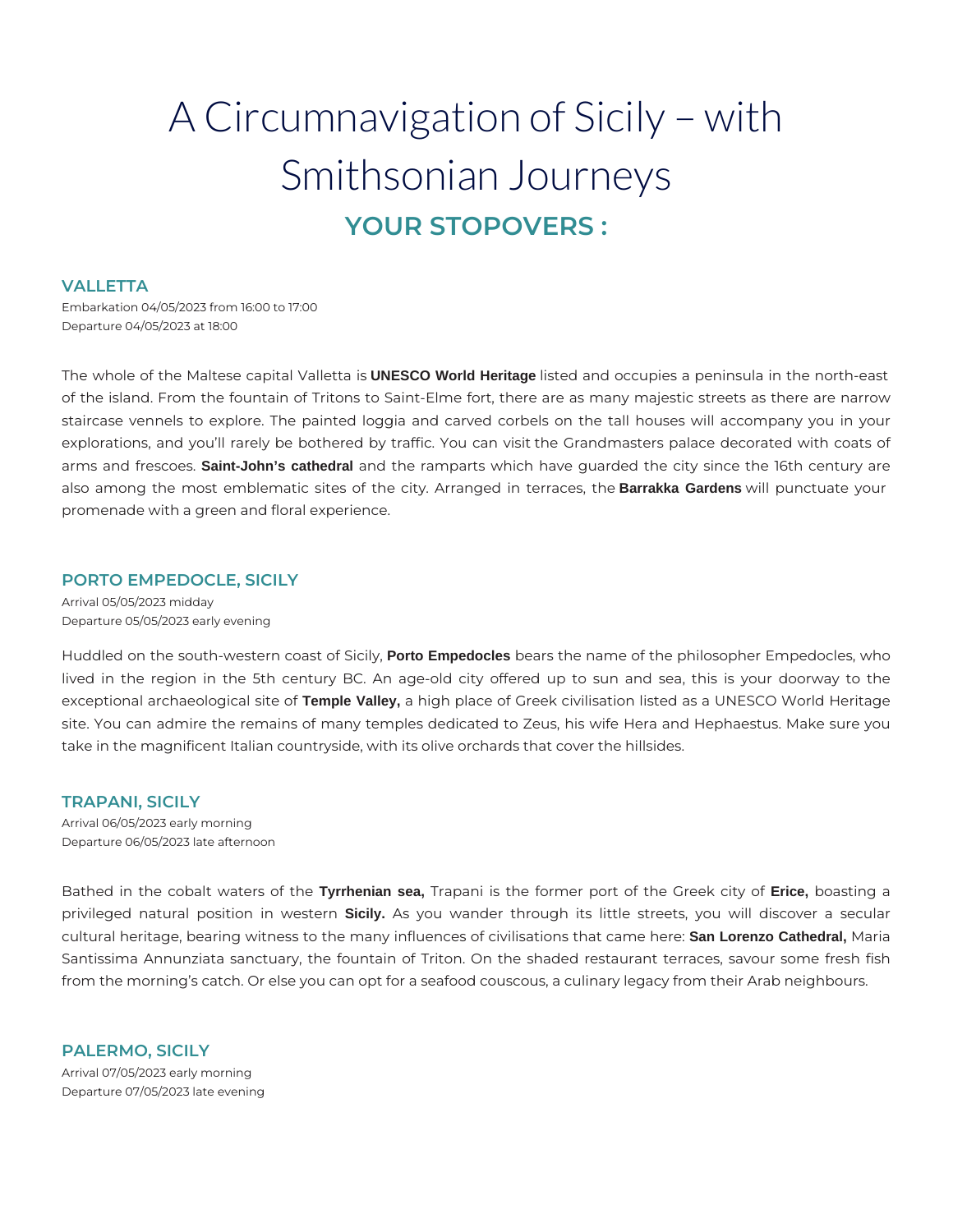**Palermo** is the guardian of the Sicilian soul. Many have been attracted to this city, the largest capital of the Italian islands. Phoenicians, Carthaginians, Romans, Byzantines, Arabs, Normans... Palermo is a rich culmination of so many cultural influences as seen in the Moorish designs on the **cathedral,** and the Byzantine mosaics of the **Palatine chapel,** which is itself housed within the precincts of the **Norman palace.** You will fall under the spell of the palaces, **baroque splendours** that grace the town with their obsolete beauty. It is thrilling to stumble upon one of those fabulous markets, high in colour, and headily picturesque.

#### **LIPARI, AEOLIAN ISLANDS**

Arrival 08/05/2023 early morning Departure 08/05/2023 early afternoon

Of the seven **Aeolian islands,** this is the largest and the most populated. Lying off the north coast of **Sicily,** in the Tyrrhenian sea, **Lipari** is one of UNESCO's marvellous World Heritage sites. Its lava stone quarries and obsidian flow of **Rocce Rosse** are indications of its volcanic nature. The town, the largest urban area in the whole archipelago, proudly houses its **citadel** and its **castle,** both rooted in Antiquity. If you head further into the centre, you'll be surprised to come across a Norman cathedral, complete with a magnificent baroque façade.

## **SAILING IN FRONT OF STROMBOLI**

Arrival 08/05/2023 Departure 08/05/2023

Like Ulysses during his Odyssey, you will have the opportunity to admire the Stromboli, the capricious volcano that looms over the Aeolian Islands. Its activity, uninterrupted for thousands of years, has earned it the nickname the "Lighthouse of the Mediterranean".

## **TAORMINA, SICILY**

Arrival 09/05/2023 early morning Departure 09/05/2023 late afternoon

Located on Sicily's eastern coast, in the province of Messina, the seaside town of Taormina is Sicily's Saint-Tropez, boasting heritage sites, secluded beaches and luxury shopping. You can visit its medieval centre, suspended 300 metres above sea level, where terraces offer a spectacular view of the Mediterranean Sea. Another vestige from its past are the ruins of the **Greco-Roman theatre.** This extremely well-preserved site attracts visitors who are fascinated by the natural beauty of the area which overlooks a **turquoise bay.**

## **SYRACUSE, SICILY**

Arrival 10/05/2023 early morning Departure 10/05/2023 late afternoon

Its undulating rocky coastline, the endless sandy beaches, the menacing form of **Mount Etna** which surveys its island like a patriarch, the flowery gardens on the hillside... **Sicily** lays out its varied landscapes like a shopkeeper displays his wares. Described by Cicero as "the most beautiful city in the world", **Syracuse** was one of the most prestigious cities in Sicily and at her height was even a rival for Athens. **A central city of Ancient Greece**, it was home to a succession of